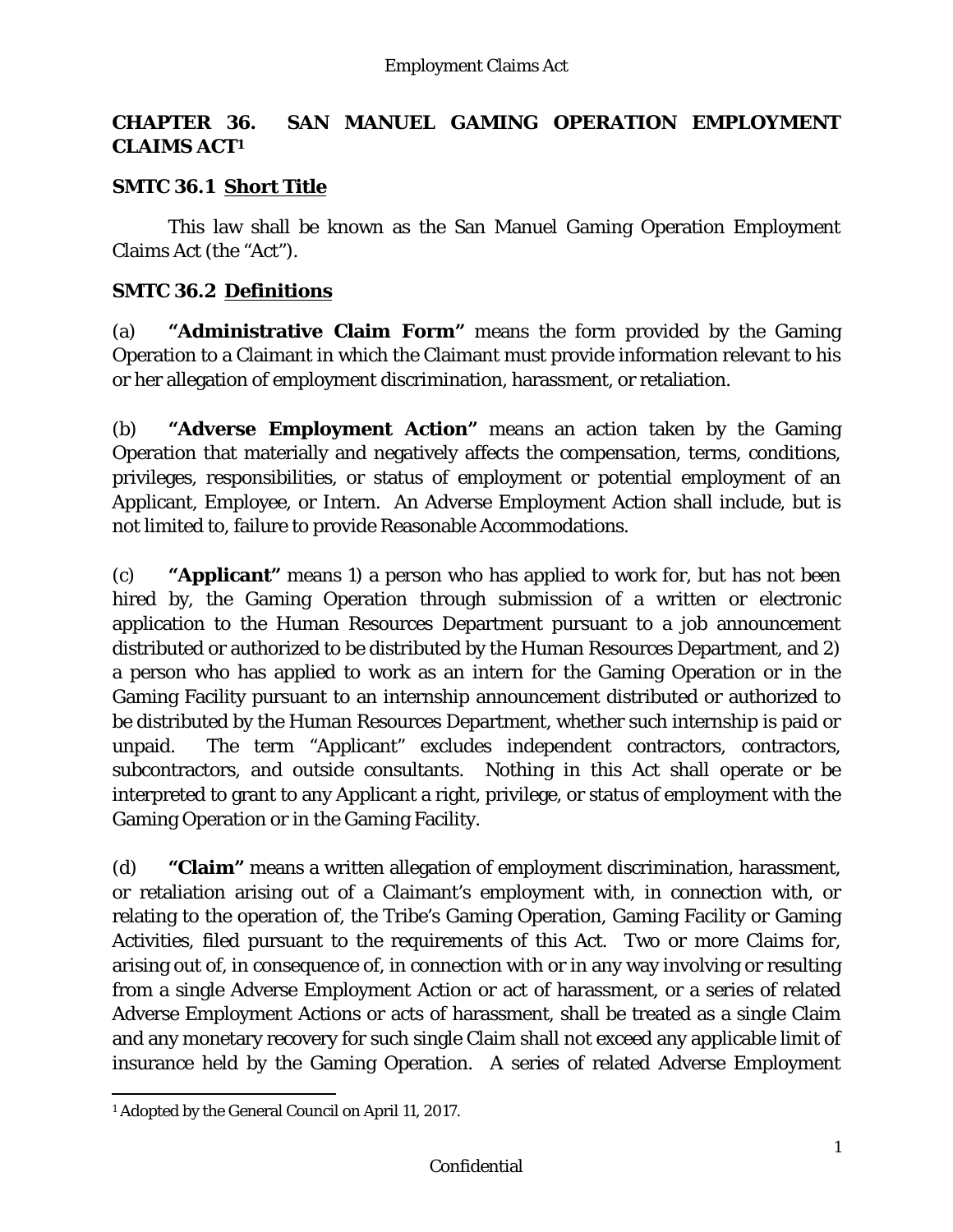Actions or acts of harassment are those that arise out of, are based on, relate to, or are in consequence of the same facts, circumstances, or situations.

(e) **"Claimant"** means an Applicant, Employee, or Intern of the Gaming Operation who alleges that he or she suffered an act or acts of employment discrimination, harassment, or retaliation prohibited by this Act.

(f) **"Claim Notice"** means the notice issued by the Human Resources Department and delivered by personal service or certified mail, return receipt requested, that the Claimant is required within one hundred and eighty (180) calendar days of receipt of such notice to file a Claim commencing the Administrative Claim Process.

(g) **"Compact"** means the Class III Tribal-State Gaming Compact between the Tribe and the State of California executed on or about August 15, 2016, with an effective date of April 10, 2017, which supersedes the prior Tribal-State Gaming Compact executed September 10, 1999 as amended on August 28, 2006, further amended by letter of agreement dated September 25, 2007.

(h) "**Disability**" shall include, but is not limited to:

(1) Having any mental or psychological disorder or condition, such as intellectual disability, organic brain syndrome, emotional or mental illness, or specific learning disabilities, that limits a major life activity or requires special education or related services. For purposes of this section, "limits" shall be determined without regard to mitigating measures, such as medications, assistive devices, or reasonable accommodations, unless the mitigating measure itself limits a major life activity. A mental or psychological disorder or condition limits a major life activity if it makes the achievement of the major life activity difficult. "Major life activities" shall be broadly construed and shall include physical, mental, and social activities and working.

(2) Having a record or history of a mental or psychological disorder or condition described herein, which is known to the Gaming Operation.

(3) Being regarded or treated by the Gaming Operation as having, or having had, any mental condition that makes achievement of a major life activity difficult.

(4) Being regarded or treated by the Gaming Operation as having, or having had, a mental or psychological disorder or condition that has no present disabling effect, but that may become a mental disability as described herein.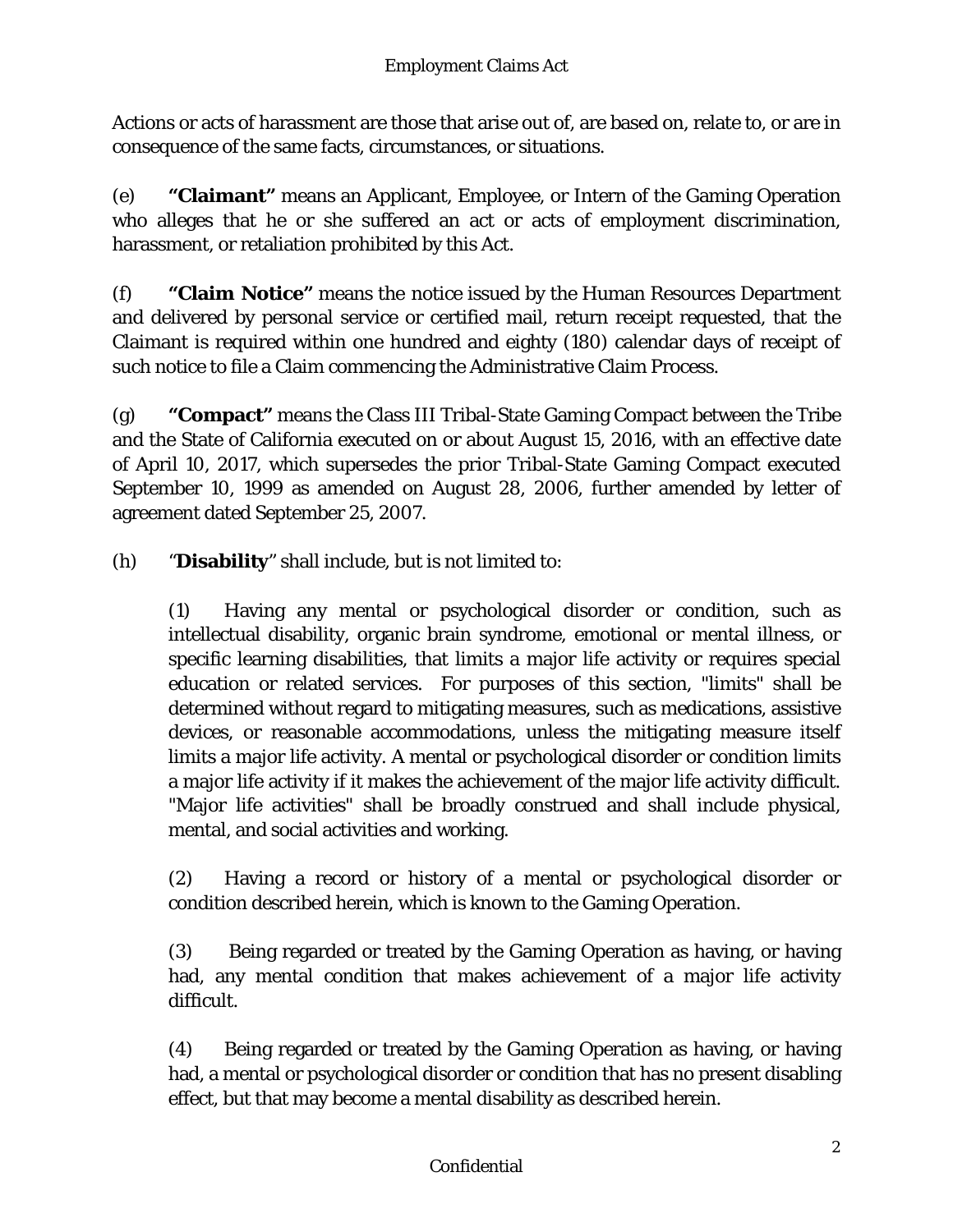(5) Having any physiological disease, disorder, condition, cosmetic disfigurement, or anatomical loss that does both of the following:

(A) affects one or more of the following body systems: neurological, immunological, musculoskeletal, special sense organs, respiratory, including speech organs, cardiovascular, reproductive, digestive, genitourinary, hemic and lymphatic, skin, and endocrine; and

(B) limits a major life activity. For purposes of this section "Limits" shall be determined without regard to mitigating measures such as medications, assistive devices, prosthetics, or reasonable accommodations, unless the mitigating measure itself limits a major life activity. A physiological disease, disorder, condition, cosmetic disfigurement, or anatomical loss limits a major life activity if it makes the achievement of the major life activity difficult. "Major life activities" shall be broadly construed and includes physical, mental, and social activities and working.

(6) Any other health impairment not described in this section that requires special education or related services.

(7) Having a record or history of a disease, disorder, condition, cosmetic disfigurement, anatomical loss, or health impairment which is known to the Gaming Operation.

(8) Being regarded or treated by the Gaming Operation as having, or having had, any physical condition that makes achievement of a major life activity difficult.

(9) Being regarded or treated by the Gaming Operation as having, or having had, a disease, disorder, condition, cosmetic disfigurement, anatomical loss, or health impairment that has no present disabling effect but may become a physical disability.

(10) "Disability" does not include sexual or other behavior disorders, compulsive gambling, kleptomania, pyromania, or psychoactive substance use disorders resulting from the current unlawful use of controlled substances or other drugs.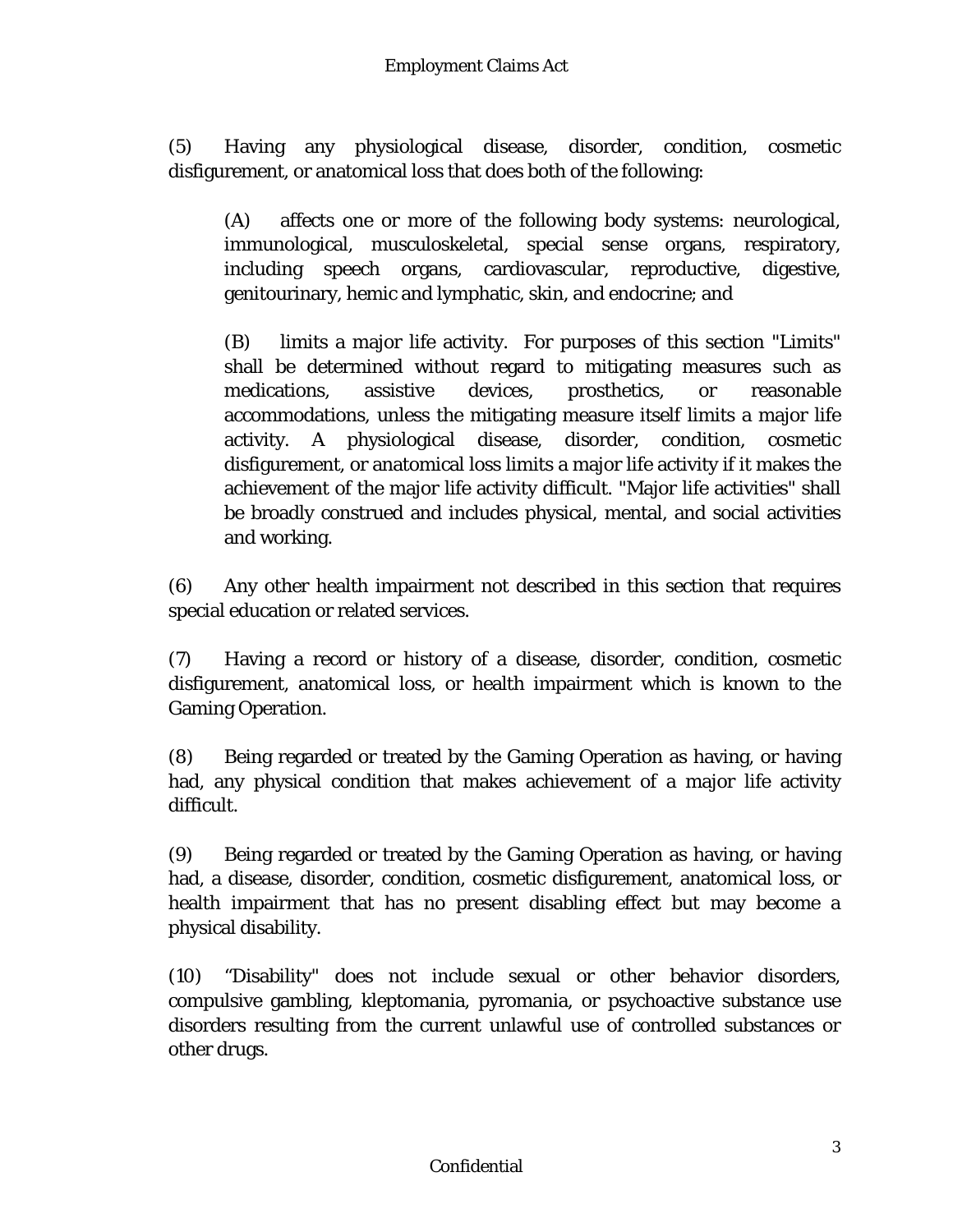(i) **"Employee"** means a person employed by the Gaming Operation, but does not include Applicants, Interns, independent contractors, contractors, subcontractors, or outside consultants.

(j) **"Gaming Activities"** means the Gaming Operation's Class III Gaming activities authorized by the Compact.

(k) **"Gaming Facility"** means any building in which Gaming Activities or any Gaming Operations occur, or in which business records, receipts, or funds of the Gaming Operation are maintained (excluding offsite facilities primarily dedicated to storage of those records and financial institutions), and all rooms, buildings, and areas, including hotels, parking lots, and walkways, a principal purpose of which is to serve the activities of the Gaming Operation and Facility rather than providing them with an incidental benefit.

(l) **"Gaming Operation"** means the business enterprise that offers and operates Gaming Activities, whether exclusively or otherwise.

(m) **"Human Resources Department"** means the Human Resources Department which serves the Gaming Operation.

(n) **"Intern"** means a person who works for the Gaming Operation or in the Gaming Facility as an intern, whether such internship is paid or unpaid. Nothing in this Act shall entitle an Intern to any financial, health, or other benefits or employment status or position not expressly set forth in the terms and conditions of such internship.

(o) "**JAMS Arbitration"** means arbitration before the JAMS Optional Arbitration Appeals Panel pursuant to SMTC 36.7.

(p) **"Reasonable Accommodation"** includes either of the following:

(1) Making existing facilities used by employees readily accessible to, and usable by, individuals with disabilities;

(2) Job restructuring, part-time or modified work schedules, reassignment to a vacant position, acquisition or modification of equipment or devices, adjustment or modifications of examinations, training materials or policies, the provision of qualified readers or interpreters, and other similar accommodations for individuals with disabilities.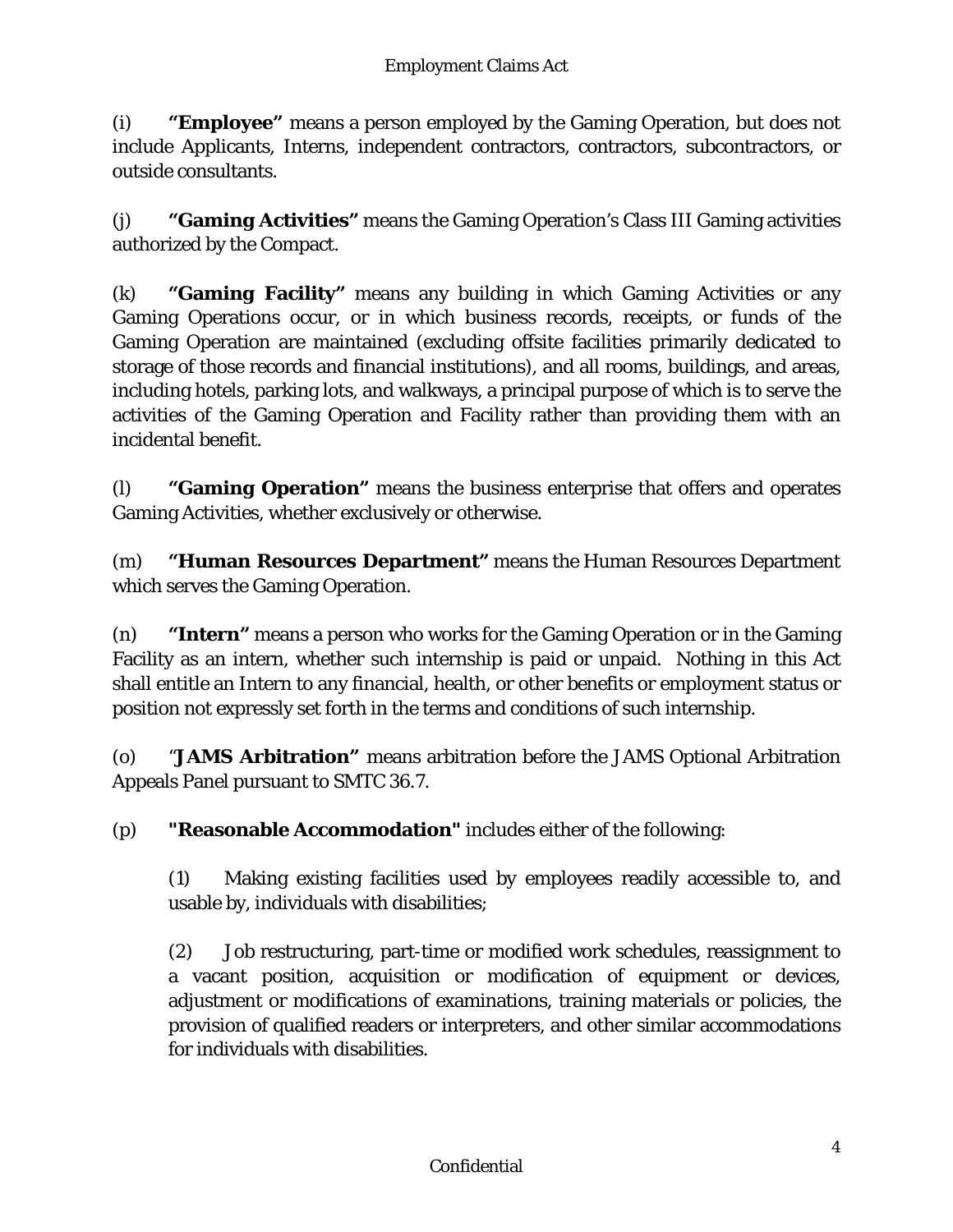(q) **"San Manuel Tribal Court"** means the tribal court of the San Manuel Band of Mission Indians.

(r) **"Sexual Harassment"** means any unwelcome advances, requests for sexual favors, or other verbal or physical conduct of a sexual nature that:

(1) is made an explicit term or condition of employment;

(2) is used as the basis of any employment decision, including any Adverse Employment Action; or

(3) creates a work environment that is intimidating, hostile, or offensive.

(s) **"Tribal Appellate Court"** means the Appellate Court of the San Manuel Tribal Court.

- (t) **"Tribal Gaming Agency"** means the San Manuel Gaming Commission.
- (u) **"Tribal Trial Court"** means the Trial Court of the San Manuel Tribal Court.

(v) **"Tribe"** means the San Manuel Band of Mission Indians.

(w) **"Undue Hardship**" means an action requiring significant difficulty or expense, when considered in light of the following factors:

(1) The nature and cost of the accommodation needed;

(2) The overall financial resources of the facilities involved in the provision of the reasonable accommodations, the number of persons employed at the facility, and the effect on expenses and resources or the impact otherwise of these accommodations upon the operation of the facility;

(3) The overall financial resources of the covered entity, the overall size of the business of a covered entity with respect to the number of employees, and the number, type, and location of its facilities;

(4) The type of operations, including the composition, structure, and functions of the workforce of the entity; and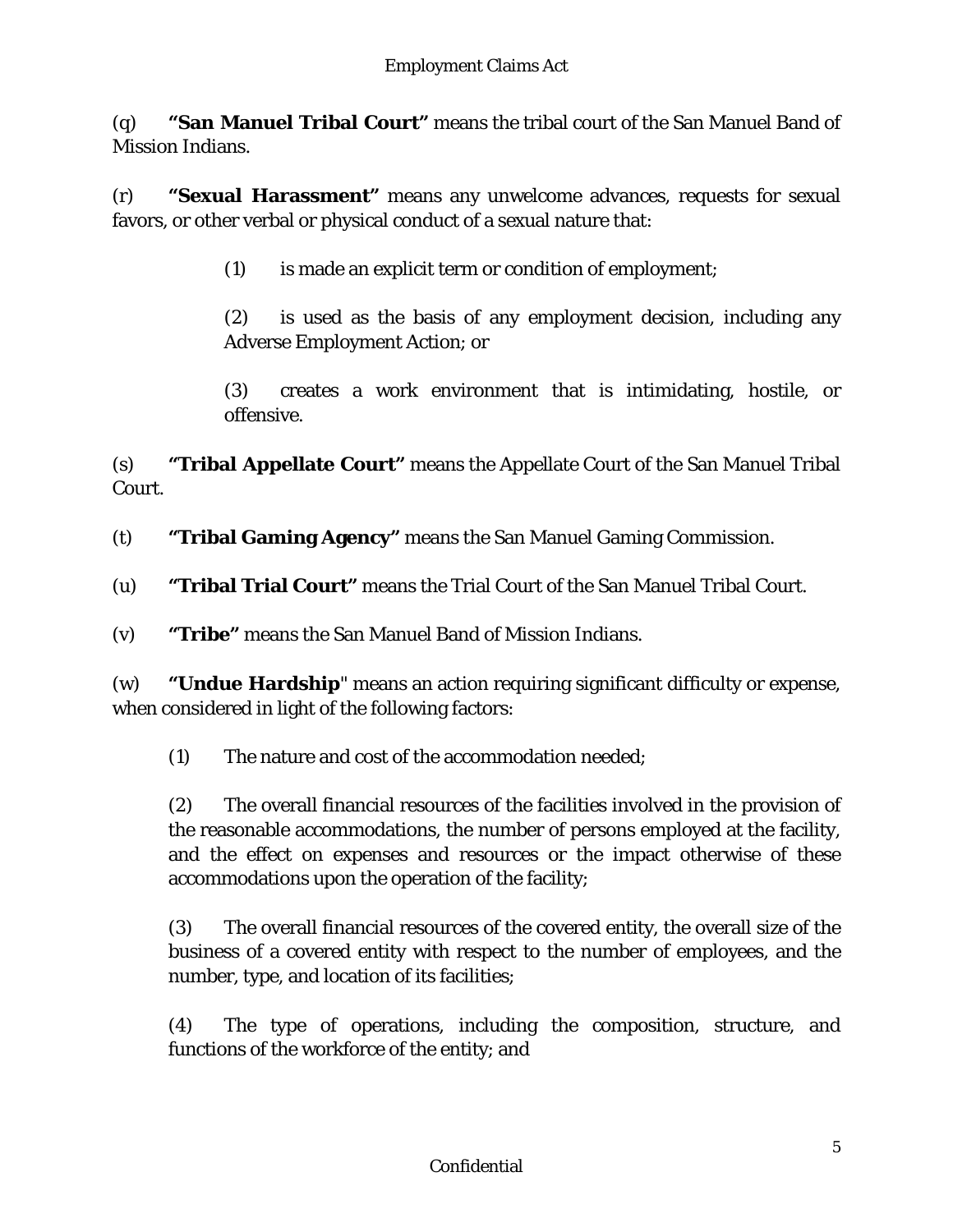(5) The geographic separateness or administrative or fiscal relationship of the facility or facilities.

(x) **"Written Decision"** means the decision reduced to written form by the Human Resources Department regarding its decision to accept or deny a Claim.

# **SMTC 36.3 General Provisions**

36.3.1 Purpose. The purpose of the Act is to prohibit illegal employment discrimination, harassment, and retaliation against Applicants, Employees, and Interns.

36.3.2 Policy. The Tribe's policy is to prohibit discrimination and harassment in connection with the employment of persons who work for, or apply to work for, the Gaming Operation or in the Gaming Facility on the basis of race, color, religion, ancestry, national origin, gender, marital status, medical condition, sexual orientation, age, or disability, and to prohibit retaliation against persons who oppose employment discrimination or harassment or participate in proceedings pursuant to this Act.

36.3.3 Exclusive Remedy. The Tribe, in order to effectuate and support the policy described above, seeks to establish a fair process for the resolution of allegations of employment discrimination, harassment, and retaliation. The process set forth in this Act shall be the sole and exclusive remedy available to Applicants, Employees, and Interns for the resolution of Claims of employment discrimination, harassment, and retaliation.

### **SMTC 36.4 Prohibition Against Employment Discrimination, Harassment, and Retaliation**

36.4.1 Discrimination.It shall be an unlawful employment practice for the Gaming Operation to discriminate in connection with the employment of persons who work for, or apply to work for, the Gaming Operation or in a Gaming Facility on the basis of race, color, religion, ancestry, national origin, gender, marital status, medical condition, sexual orientation, age, or disability.

- a. Adverse Employment Action. Acts of discrimination in connection with employment shall include any Adverse Employment Action taken by the Gaming Operation against an Applicant, Employee, or Intern on the basis of race, color, religion, ancestry, national origin, gender, marital status, medical condition, sexual orientation, age, or disability.
- b. Exceptions. Notwithstanding the prohibitions set forth in SMTC 36.4.1, the Gaming Operation may not incur liability under this Act for the following actions: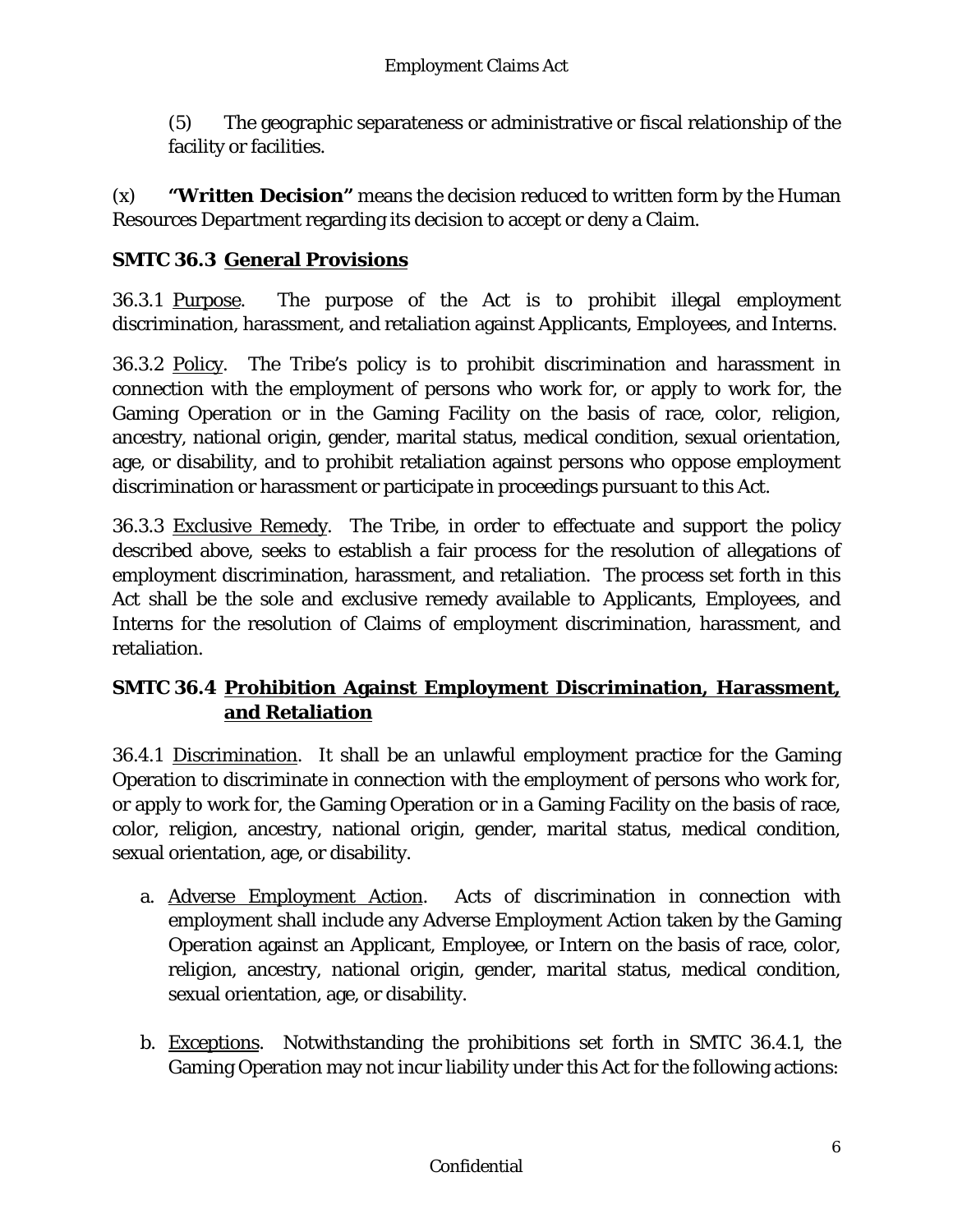- 1) Refusing to hire an Applicant or discharging an Employee or Intern with a Disability where the Applicant, Employee, or Intern, because of his or her Disability, is unable to perform his or her essential job duties even with reasonable accommodations, or cannot perform those duties in a manner that would not endanger his or her health or safety or the health or safety of others even with reasonable accommodations.
- 2) Failing to accommodate an Applicant, Employee, or Intern if said accommodation produces an undue hardship to the Gaming Operation.
- 3) Reasonably regulating, for reasons of supervision, safety, security, or morale, the employment of spouses in the same department, division, or facility, consistent with rules and regulations adopted by the Gaming Operation and the Tribal Gaming Agency.
- 4) Using veteran status as a positive factor in Applicant, Employee, or Intern selection or giving special consideration to Vietnam-era veterans.
- 5) Refusing to employ an Applicant because of his or her age if the law compels or provides for that refusal. Promotions within the existing staff, hiring or promotion on the basis of experience and training, rehiring on the basis of seniority and prior service with the Gaming Operation, the Tribe, or any of the Tribe's entities or instrumentalities, or hiring under an established recruiting program from high schools, colleges, universities, or trade schools do not, in and of themselves, constitute prohibited employment discrimination, harassment, or retaliation.
- 6) Providing health benefits or health care reimbursement plans to retired persons that are altered, reduced, or eliminated when the person becomes eligible for Medicare or other governmental health benefits.
- 7) Inquiring into the ability of an Applicant to perform job-related functions and responding to an Applicant's request for reasonable accommodation.
- 8) Requiring a medical or psychological examination or making a medical or psychological inquiry of an Applicant after an employment offer has been made but prior to the commencement of employment duties, provided that the examination or inquiry is job related and consistent with business necessity and that all entering Employees in the same job classification are subject to the same examination or inquiry.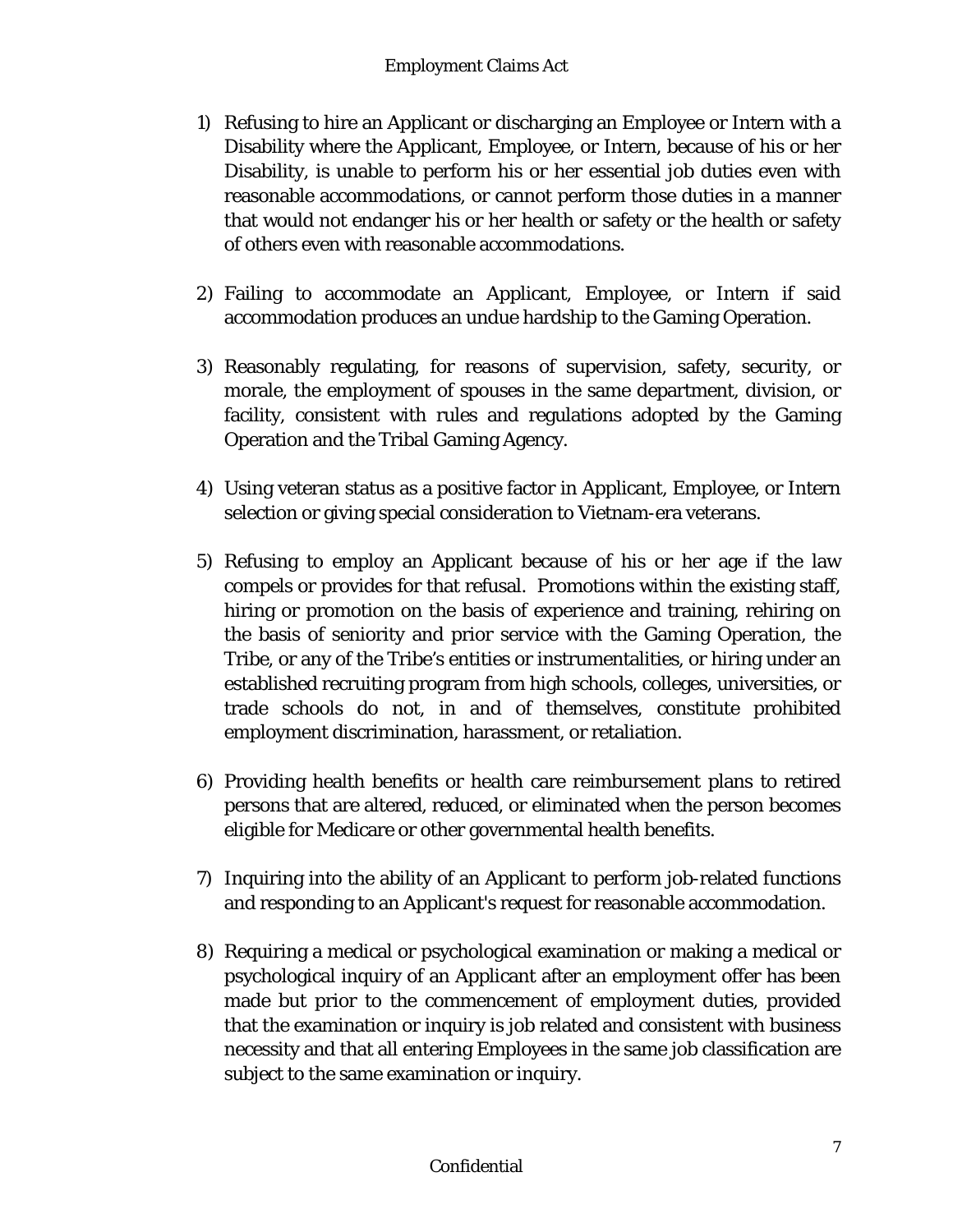- 9) Requiring any examinations or inquiries that it can show to be job related and consistent with business necessity. The Gaming Operation may conduct voluntary medical examinations, including voluntary medical histories, which are part of an Employee health program available to Employees at that worksite.
- 10)Failing to accommodate an Applicant's, Employee's or Intern's religious dress practice or religious grooming practice if the accommodation requires segregation of the individual from other Applicants, Employees, Interns or the public.
- 11) Failing to provide a Reasonable Accommodation if such Accommodation would result in a violation of this Act.
- 12) Providing a hiring and promotion preference to qualified Native American persons pursuant to Chapter 31 of the San Manuel Tribal Code, the Native American Preference Ordinance.

36.4.2 Harassment.It shall be an unlawful employment practice for an Employee or Intern to harass an Applicant, Employee, or Intern, or for the Gaming Operation to encourage, tolerate, or otherwise fail to take reasonable measures to address such harassment. For purposes of this subdivision, harassment includes, but is not limited to, Sexual Harassment, gender harassment, and harassment based on pregnancy, childbirth, or related medical conditions.

36.4.3 Retaliation.It shall be an unlawful employment practice for the Gaming Operation to take any Adverse Employment Action in retaliation against an Applicant, Employee, or Intern because he or she has opposed any practices forbidden by this Act or has participated in any proceeding brought pursuant to this Act.

# **SMTC 36.5 Dispute Resolution Process**

36.5.1 Statute of Limitations. A Claimant shall have one (1) year from the date that an alleged act of employment discrimination, harassment, or retaliation occurred to file a written notice with the Human Resources Department of the alleged action. Failure to provide such written notice within the required timeframe shall operate as a waiver of the right to seek redress of any Claim arising from the alleged act or acts of employment discrimination, harassment, or retaliation.

36.5.2 Claim Notice. Upon notice that a Claimant alleges to have suffered employment discrimination, harassment, or retaliation, the Human Resources Department shall provide a Claim Notice to Claimant by personal service or certified mail, return receipt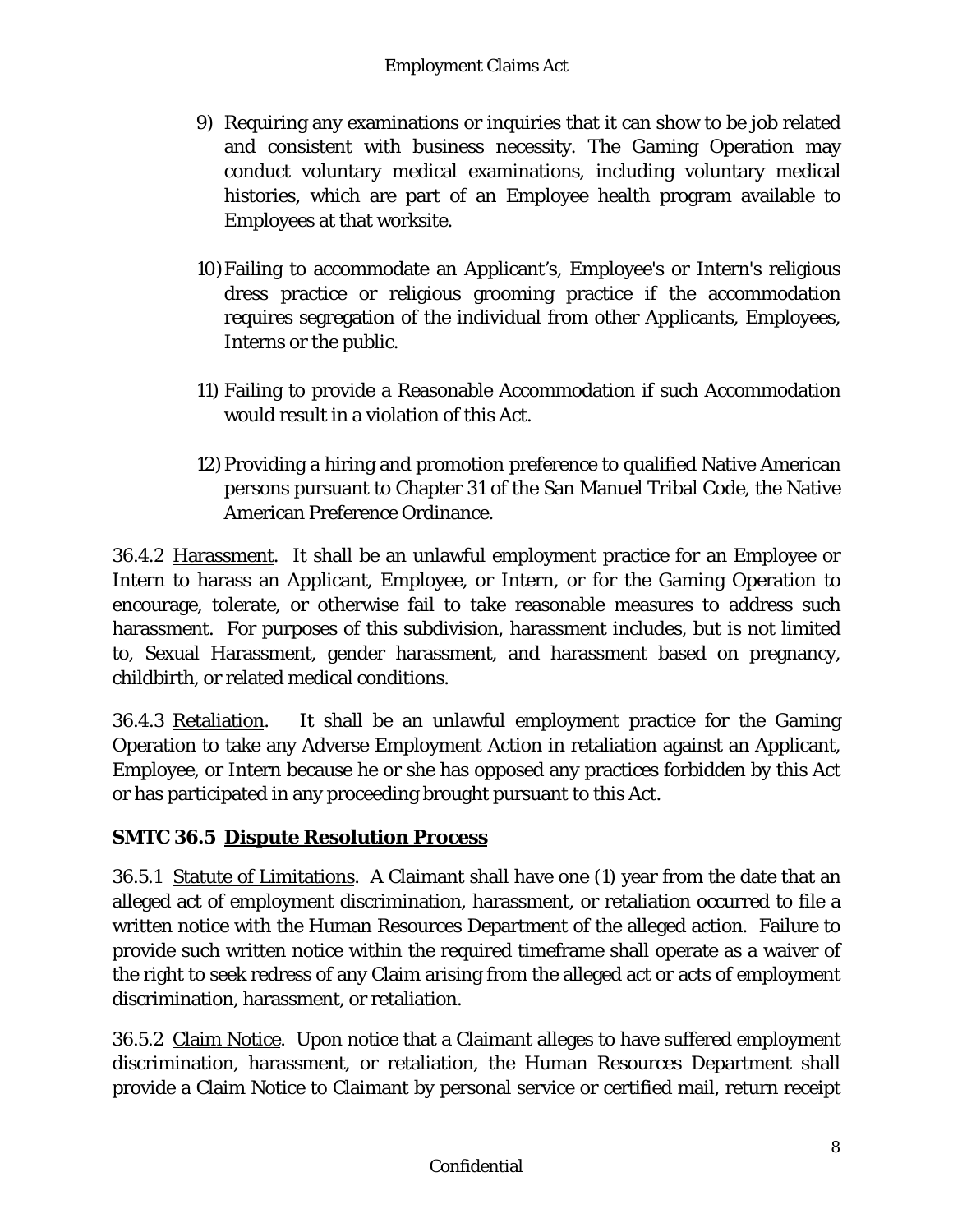requested, that the Claimant is required within one-hundred eighty (180) calendar days of receipt of the Claim Notice to file a Claim in order to proceed with the Administrative Claim Process, and that Claimant may, if dissatisfied with the Written Decision of the Human Resources Department, request review in the San Manuel Tribal Court.

36.5.3 Administrative Claim Process. Claims must be made in writing and must be filed with the Human Resources Department by the Claimant within one hundred and eighty (180) calendar days of receipt of the Claim Notice.

36.5.4 Contents of a Claim. A Claim shall contain the following:

- 1) the Claimant's name and address, and the name and address of the Claimant's attorney, if any;
- 2) a concise statement of the facts giving rise to the Claim, including the  $date(s), time(s), place(s), and circumstances of the act(s) or$ omission(s) giving rise to the alleged employment discrimination, harassment, or retaliation;
- 3) a concise statement of the nature and the extent of the employment discrimination, harassment, or retaliation the Claimant alleges to have suffered;
- 4) a statement of the relief requested;
- 5) the name(s) of any Gaming Operation Employee(s) to which the alleged employment discrimination, harassment, or retaliation was reported; and
- 6) copies of documentation supporting the Claim.

36.5.5 Notice of Defective Claim. If the Claim is defective for failure to include any of the required documentation, the Human Resources Department shall deliver written notice to the Claimant describing such defect(s). The Claimant must cure any defects contained in the notice within 1) fourteen (14) calendar days of receipt of the notice of defective Claim, or 2) one hundred and eighty (180) calendar days of receipt of the Claim Notice. Failure to timely correct a defective claim may be grounds for denial of the Claim by the Human Resources Department.

36.5.6 Request for Additional Information. The Human Resources Department may request additional relevant information at any time including, without limitation, any materials they may deem necessary to evaluate or settle the Claim.

36.5.7 Investigation of a Claim. Upon receipt of a Claim filed pursuant to this Section, the Human Resources Department shall fully investigate the Claim to determine its validity and shall attempt in good faith to resolve the Claim.

36.5.8 Issuance of Written Decision. Within thirty (30) calendar days of the Claim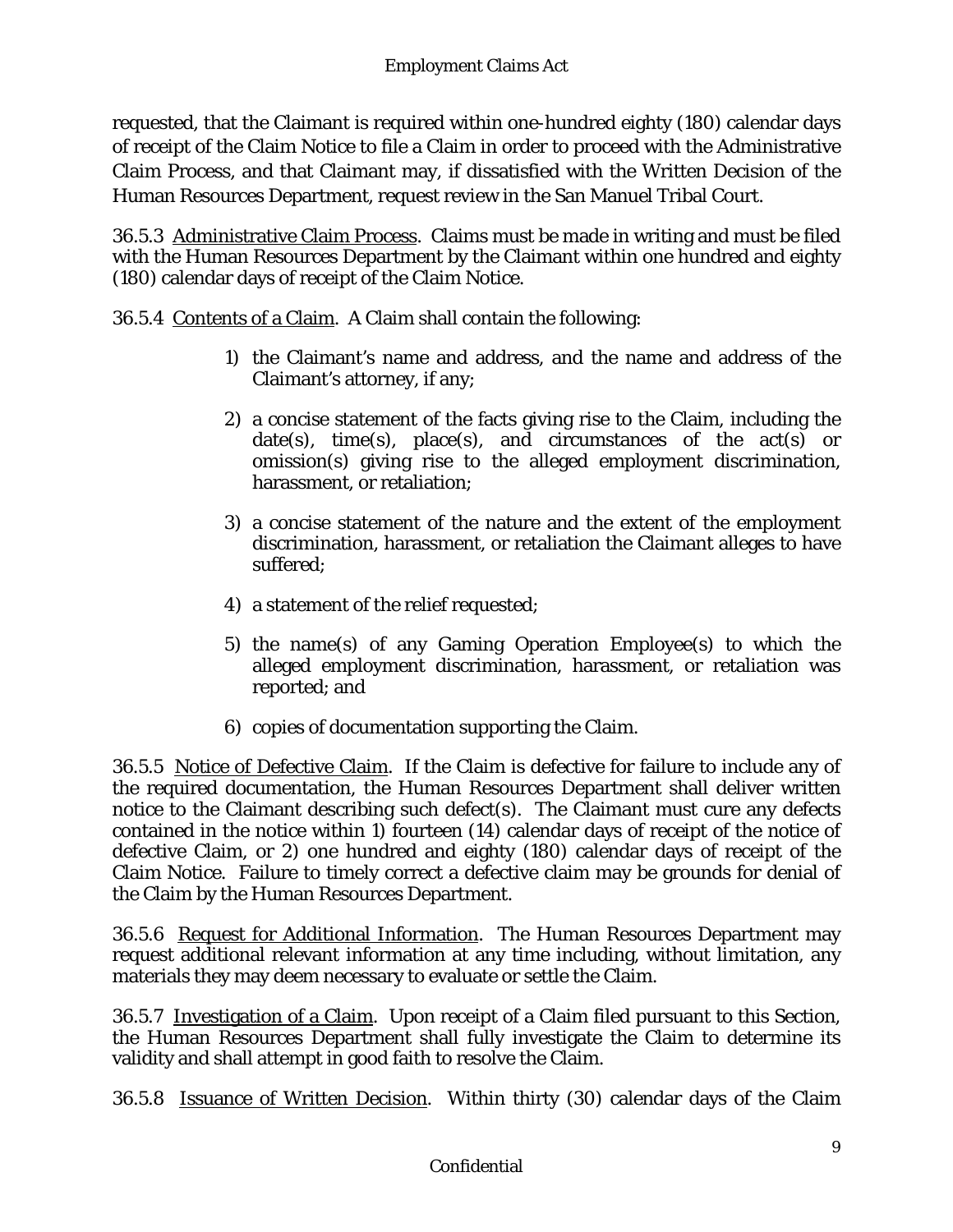filing date, unless the parties agree in writing to a longer period, the Human Resources Department shall issue a Written Decision to the Claimant setting forth the facts relevant to the Claim and the reasons for the Department's acceptance or denial of the Claim. If no Written Decision is issued within thirty (30) calendar days of the Claim filing date and no extension has been granted to the Human Resources Department by the Claimant, the Claim will be deemed to have been denied. If the Human Resources Department determines the Claim should be accepted, it shall also include in the Written Decision an offer to resolve the Claim.

36.5.9Tribal Trial Court Review**.** Claimant may submit a petition, in the format required by the Tribal Court's rules and procedures, for review of the Claim to the Tribal Trial Court within thirty (30) calendar days of Claimant's receipt of the Written Decision or, in the event of the Human Resources Department's failure to issue a Written Decision within the required timeframe, within thirty (30) days of the deemed denial of a claim. Claimant must serve a copy of the petition upon the Human Resources Department within thirty (30) calendar days of filing the petition.

- a. Mediation. The Tribal Trial Court may at any time prior to a hearing order the parties to attempt to resolve the Claim in mediation, during which time the Tribal Trial Court proceedings may be stayed.
- b. Tribal Trial Court Hearing. Within sixty (60) calendar days of the filing of the petition for review of the Claim, the Tribal Trial Court shall conduct a hearing at which the Claimant and the Gaming Operation may be represented by counsel. Proceedings before the Tribal Trial Court shall be conducted according to the following procedures:
	- 1) Resolution of a Claim brought to the Tribal Trial Court will be at no cost to the Claimant (excluding the Claimant's attorney's fees, if any).
	- 2) The Tribal Trial Court may award monetary relief for a Claim only up to the limits of an applicable insurance policy held by the Gaming Operation and shall have no authority to award punitive damages regardless of the outcome of the proceeding. The Tribal Trial Court may also award declaratory, injunctive, or equitable relief.
	- 3) All Tribal Trial Court hearings will be governed by the San Manuel Rules of Civil Procedure.
	- 4) A court reporter will be present, at the Gaming Operation's expense, and will create a record of the proceedings.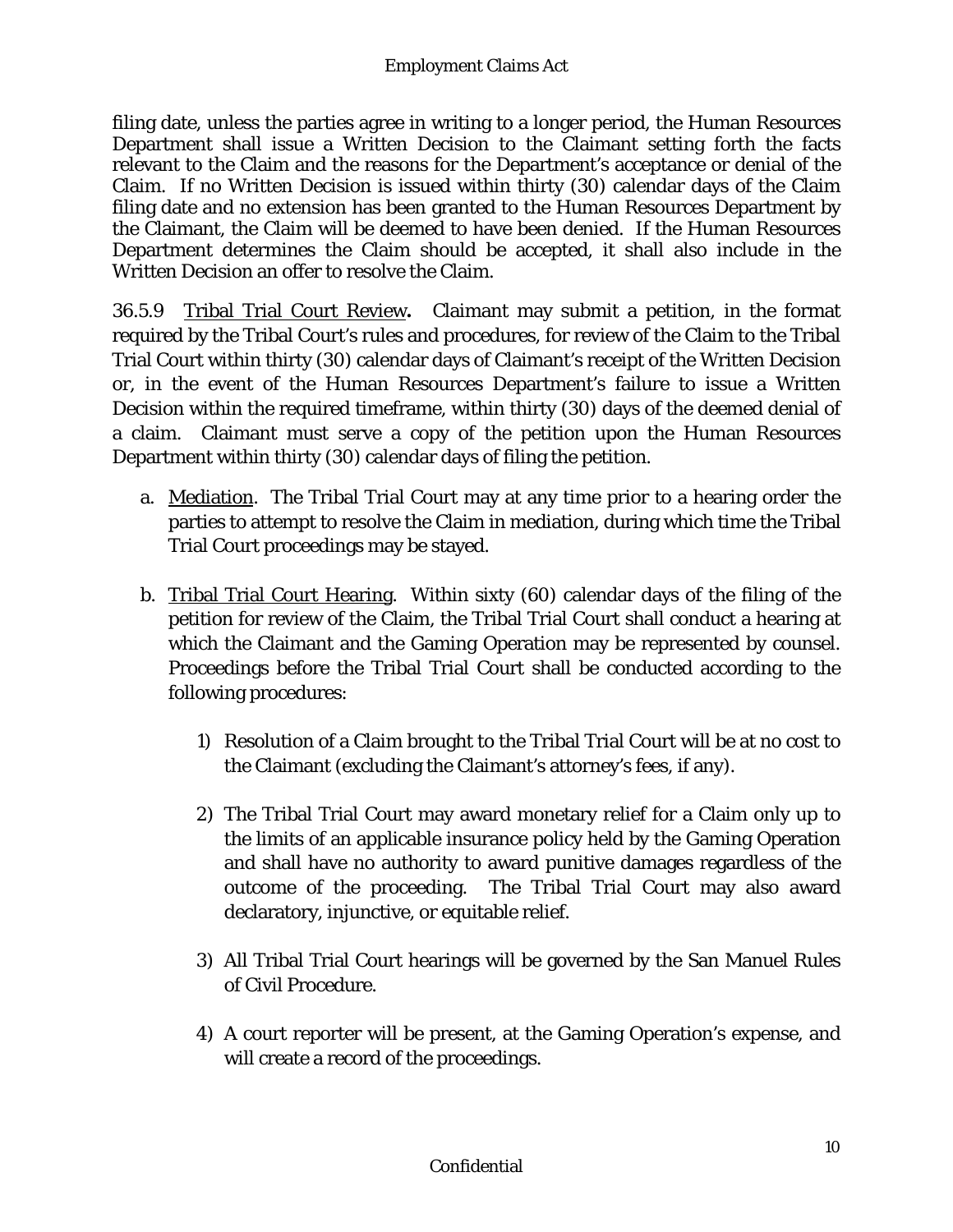- 5) The Human Resources Department or its designee may provide testimony as to the reason for the denial of the Claim, and the evidence and reasons upon which such denial was based.
- 6) The Claimant and any person(s) named by the Claimant as allegedly violating the policy against employment discrimination, harassment, or retaliation may be compelled by the Tribal Court to attend the hearing and present testimony in accordance with the San Manuel Rules of Civil Procedure or any other applicable Tribal law.
- 7) In resolving the issues presented in a case, the Tribal Court shall look to and give weight as precedent to the following mandatory authorities in the following order:
	- i. This Act;
	- ii. Other applicable laws of the Tribe;
	- iii. Common law of the Tribal Court; and
	- iv. Customs, traditions, and generally accepted practices of the Tribe.
- 8) If an issue cannot be resolved by reliance on mandatory authorities, the Tribal Trial Court may look to the following sources as persuasive authority only (in no particular order):
	- i. Common law of other tribes;
	- ii. Federal common law;
	- iii. Common law of the State of California; and/or
	- iv. Common law of other states.
- 9) The Tribal Trial Court shall, within sixty (60) calendar days of the hearing, unless the parties mutually agree on a longer period, issue a written ruling indicating its determination of liability under the Act. The Tribal Trial Court shall immediately serve the Written Decision upon the Claimant and the Gaming Operation.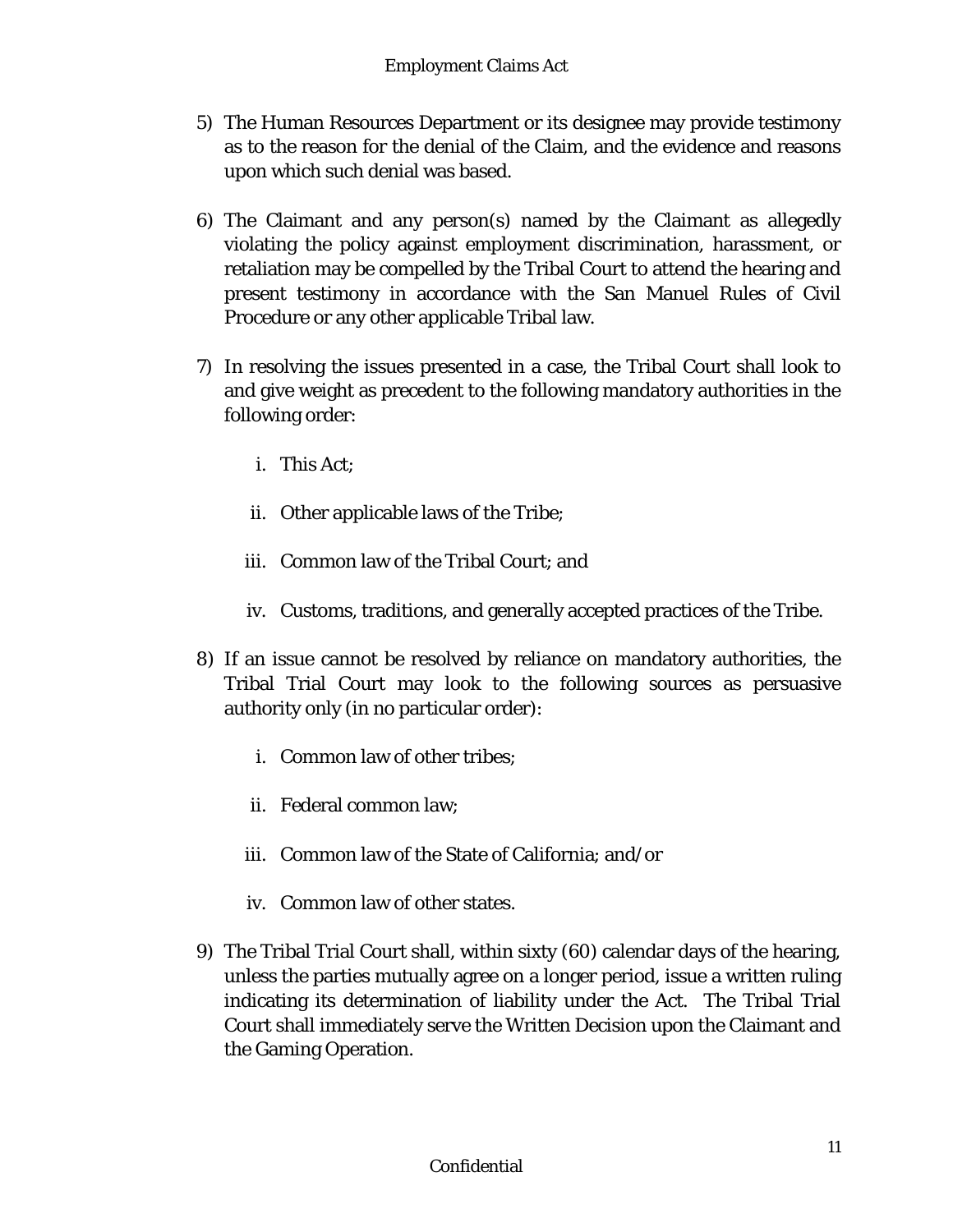#### 36.5.10 Tribal Appellate Court Review.

- a. Either party shall have thirty (30) calendar days from the date the Written Decision of the Tribal Trial Court is personally delivered or mailed to file a petition for review with the Tribal Appellate Court. Such petition shall be served by the filing party upon the other party within thirty (30) calendar days of the filing date. If the request for review by the Tribal Appellate Court is not timely submitted, then the matter will be concluded, the ruling of the Tribal Trial Court shall be final and binding, and all parties will be barred from seeking any further review of or redress for the same act or acts of alleged employment discrimination, harassment, or retaliation.
- b. Within fourteen (14) calendar days of the filing of the petition for review, the Tribal Appellate Court shall send notice of the hearing date to the parties and their legal counsel, if any. The hearing date shall commence no later than sixty (60) calendar days from the date the notice is issued by the Tribal Appellate Court, unless the parties mutually agree on a longer period.
- c. The hearing before the Tribal Appellate Court will be conducted pursuant to the following procedures:

(i) The Gaming Operation shall bear all costs and expenses of the Tribal Appellate Court (other than Claimant's attorney fees, if any, and any filing fees) regardless of the outcome.

(ii) The hearing will not be a de novo review, but will be based solely upon the record developed in the Tribal Trial Court proceeding.

(iii) The Tribal Appellate Court shall vacate, reverse, or modify a judgment of the Tribal Trial Court upon finding that:

> (a) The Tribal Trial Court erred as a matter of law in a way that materially affected the outcome of the case; or

> (b) The judgment is unsupported by the record taken as a whole.

(iv) The Tribal Appellate Court shall have no authority to award punitive damages, attorney's fees, costs or other fees regardless of the outcome of the proceeding.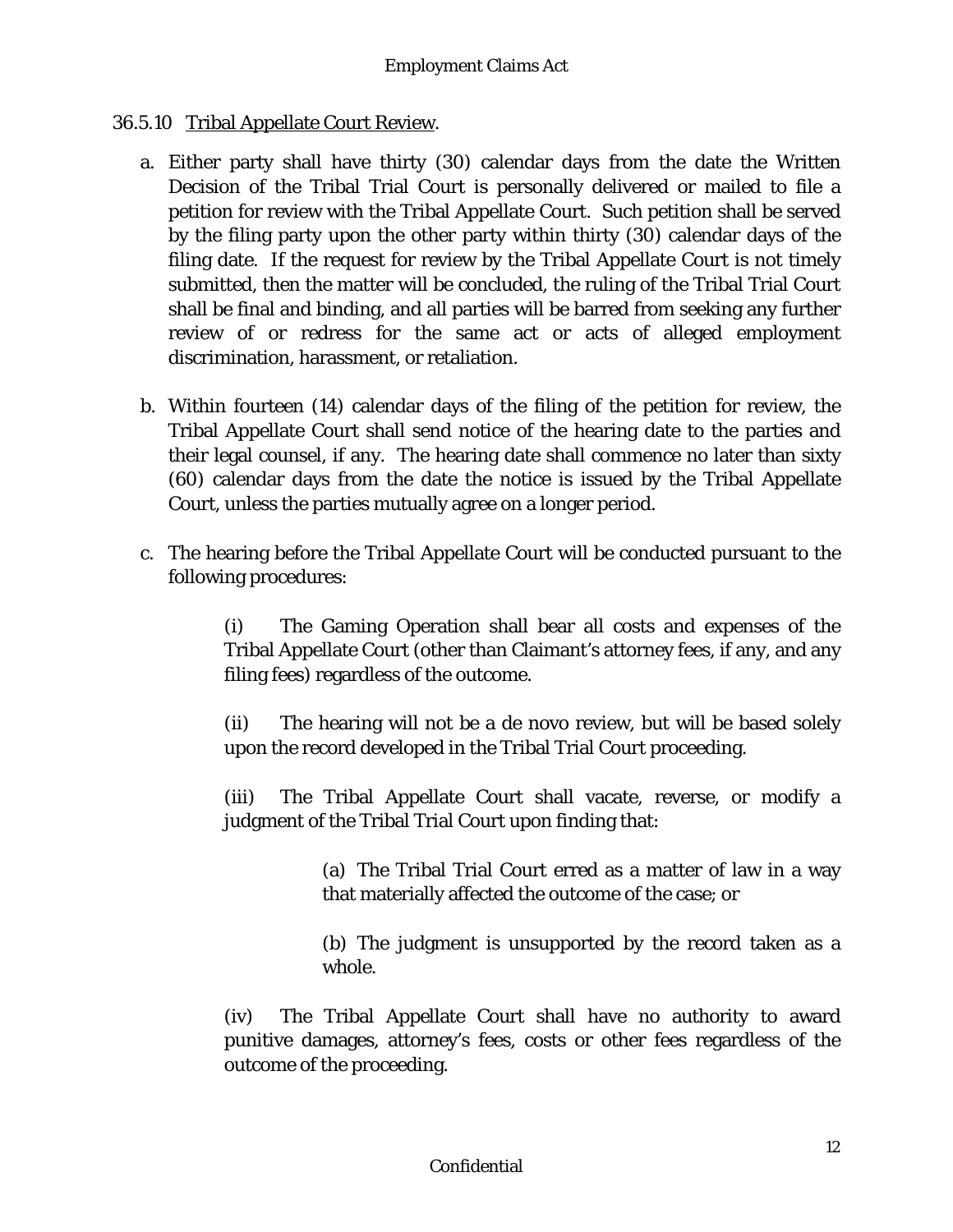(v) The Tribal Appellate Court shall issue its final Written Decision within a reasonable time after the conclusion of the hearing.

# **SMTC 36.6 Limitations on Damages**

36.6.1 No Damages in Excess of Insurance Policy. In no event shall any award of damages be applied for or made under this Act in excess of the limits of the Gaming Operation's insurance policy covering such claims. No tribal or Gaming Operation assets, excluding proceeds of the insurance policy, may be the subject of, or used to satisfy, an award of damages under this Act in excess of the deductible amount of said policy.

36.6.2 No Punitive Damages. No punitive or exemplary damages may be awarded in any Claim under this Act under any circumstances whatsoever.

### **SMTC 36.7 Contingent JAMS Appellate Rights**

If the San Manuel Tribal Court is not available or ceases to operate, disputed Claims under this Act shall be resolved by a JAMS arbitrator pursuant to the procedures for the JAMS Optional Arbitration Appeal Procedure set forth in Section 10 of the Compact. In this event, the Written Decision (and any exhibits referenced therein) and Claimant's Contents of Claim shall constitute the Record as defined in the JAMS Optional Arbitration Appeal Procedure. In the event such JAMS Optional Arbitration Appeal Procedure becomes effective due to the unavailability or cessation of the San Manuel Tribal Court, a Claimant must first exhaust the Administrative Claim Process as set forth in SMTC 36.5.3–36.5.8 before he or she shall be entitled to pursue arbitration appeal under this Section.

### **SMTC 36.8 Limited Waiver of Sovereign Immunity**

36.8.1 The Tribe grants a limited waiver of its right to assert sovereign immunity only with respect to the San Manuel Tribal Court's jurisdiction to adjudicate Claims filed pursuant to this Act but only up to the limits of the applicable insurance policy. In the event the San Manuel Tribal Court becomes unavailable or ceases to operate pursuant to SMTC 36.7, the Tribe's limited waiver of sovereign immunity shall apply to the JAMS Optional Arbitration Appeal Procedure.

36.8.2 Such limited waiver shall not be deemed to waive the sovereign immunity of the Tribe with respect to any assets of the Tribe or the Gaming Operation beyond the limits of the applicable insurance policy, nor shall it apply to, or permit claims or actions of any type against the Tribe, other Tribal entities, agencies, departments, or instrumentalities, any individual members of the General Council, the Gaming Commission, the Business Committee, all Tribal officials, officers, Employees, contractors, agents, or Interns of the Gaming Operation or the Tribe for actions taken during the course and within the scope of their official duties without regard to the policy making, discretionary, or ministerial nature of their duties.